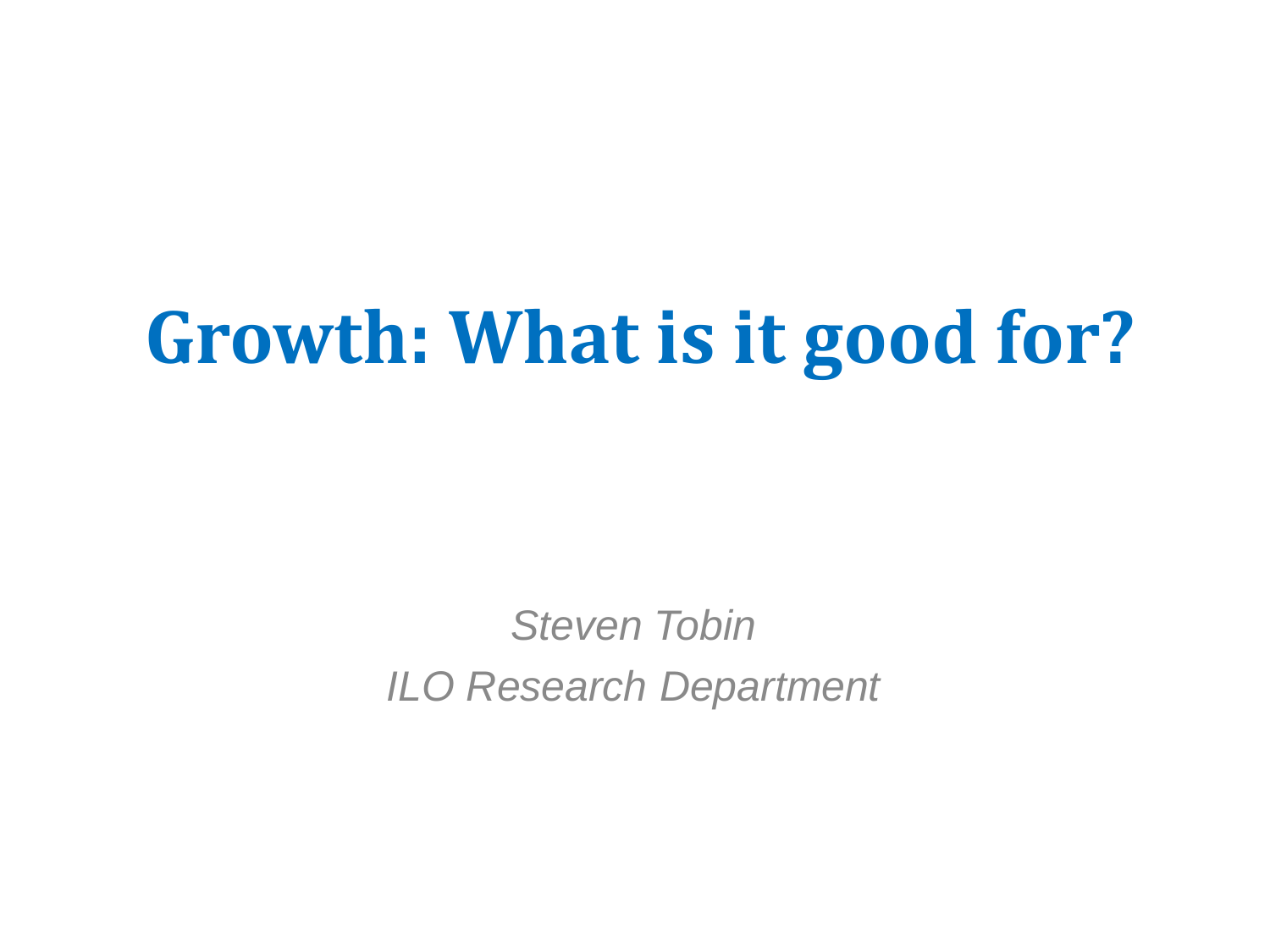### **Outline**

- Key challenges and risks
- Potential solutions
- How do we get there?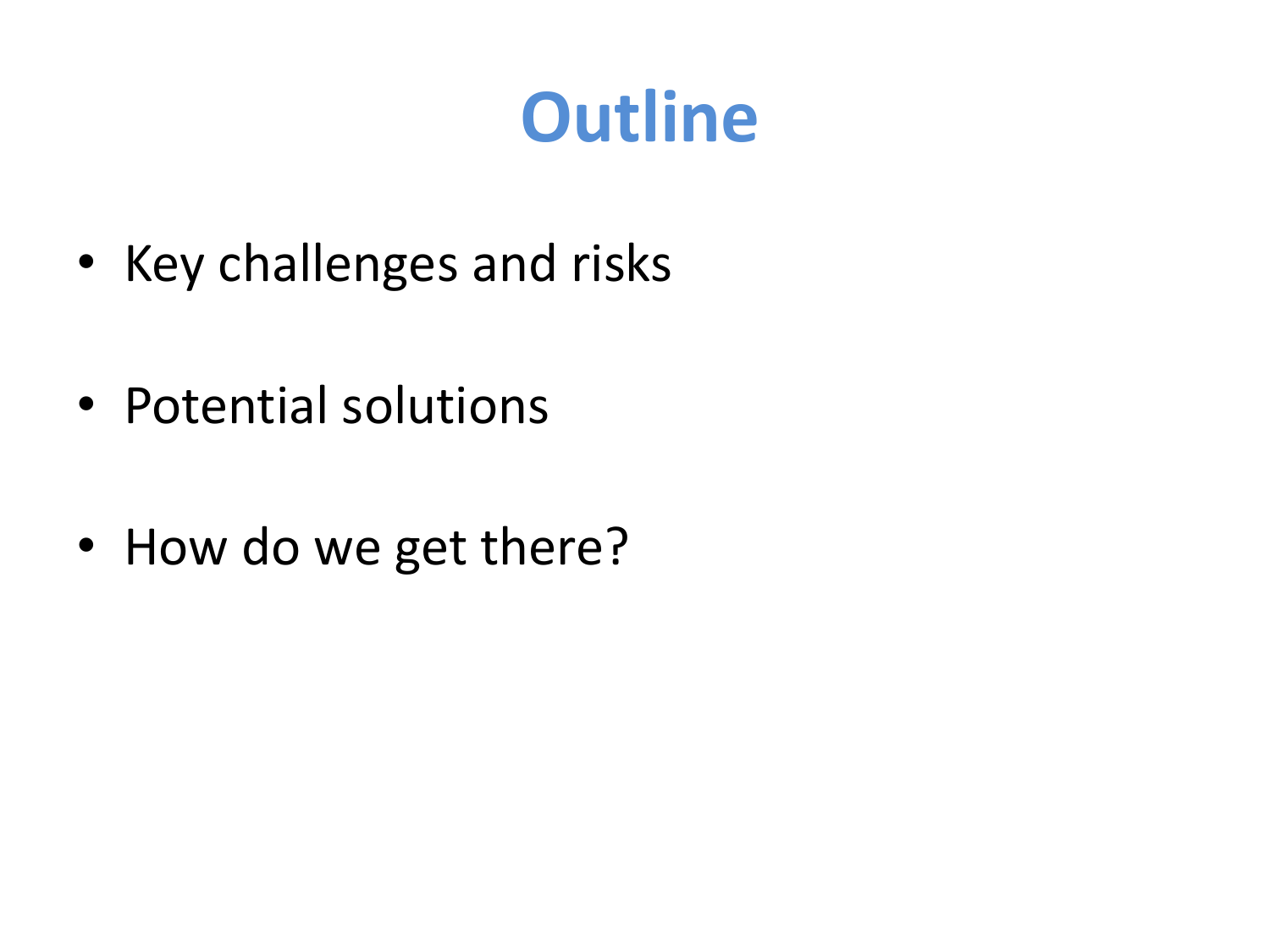### **Jobless growth**

### Employment and GDP in EU-28

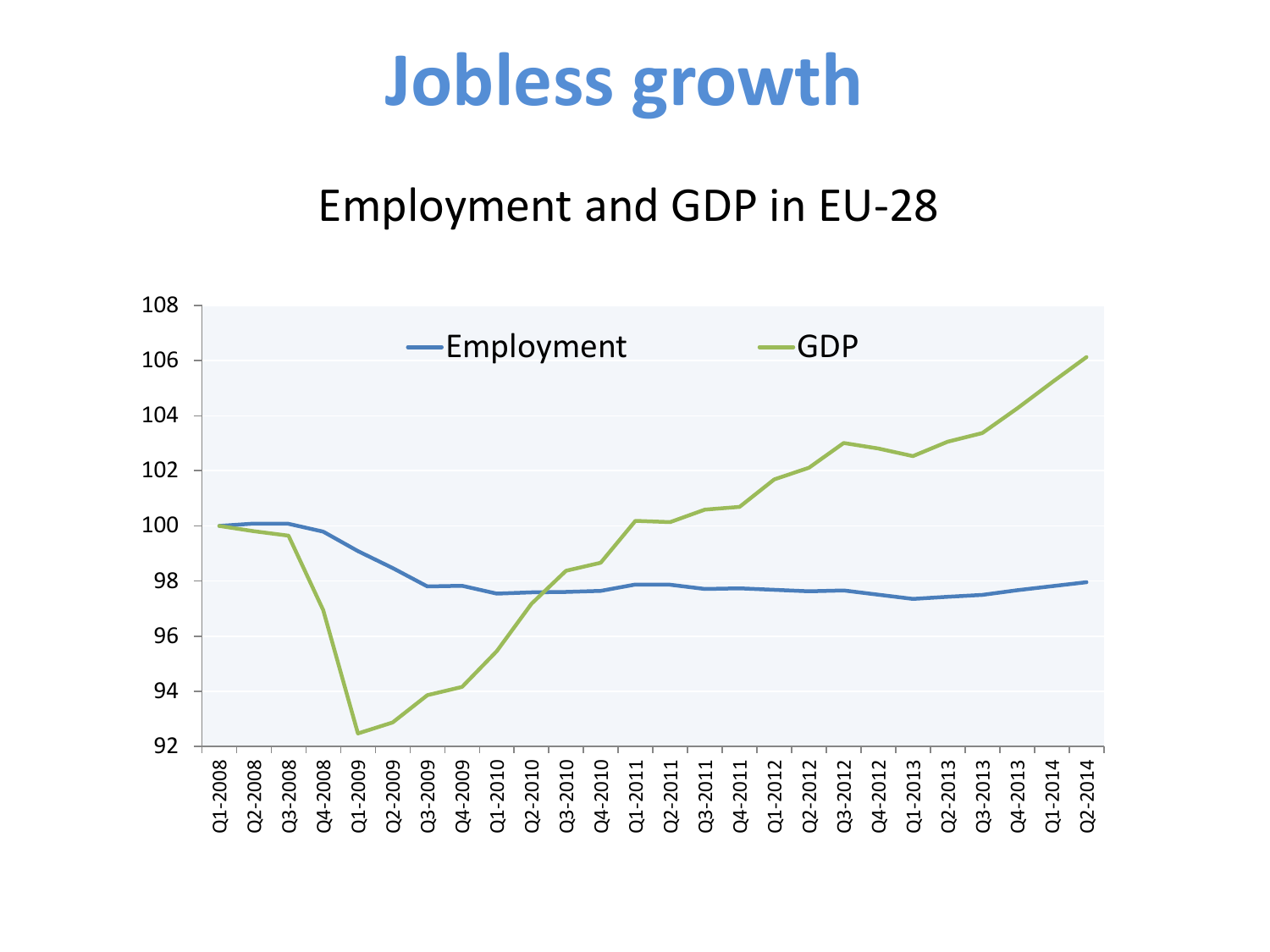### **Risks of labour market detachment**

Unemployed for more than one year (% and millions)

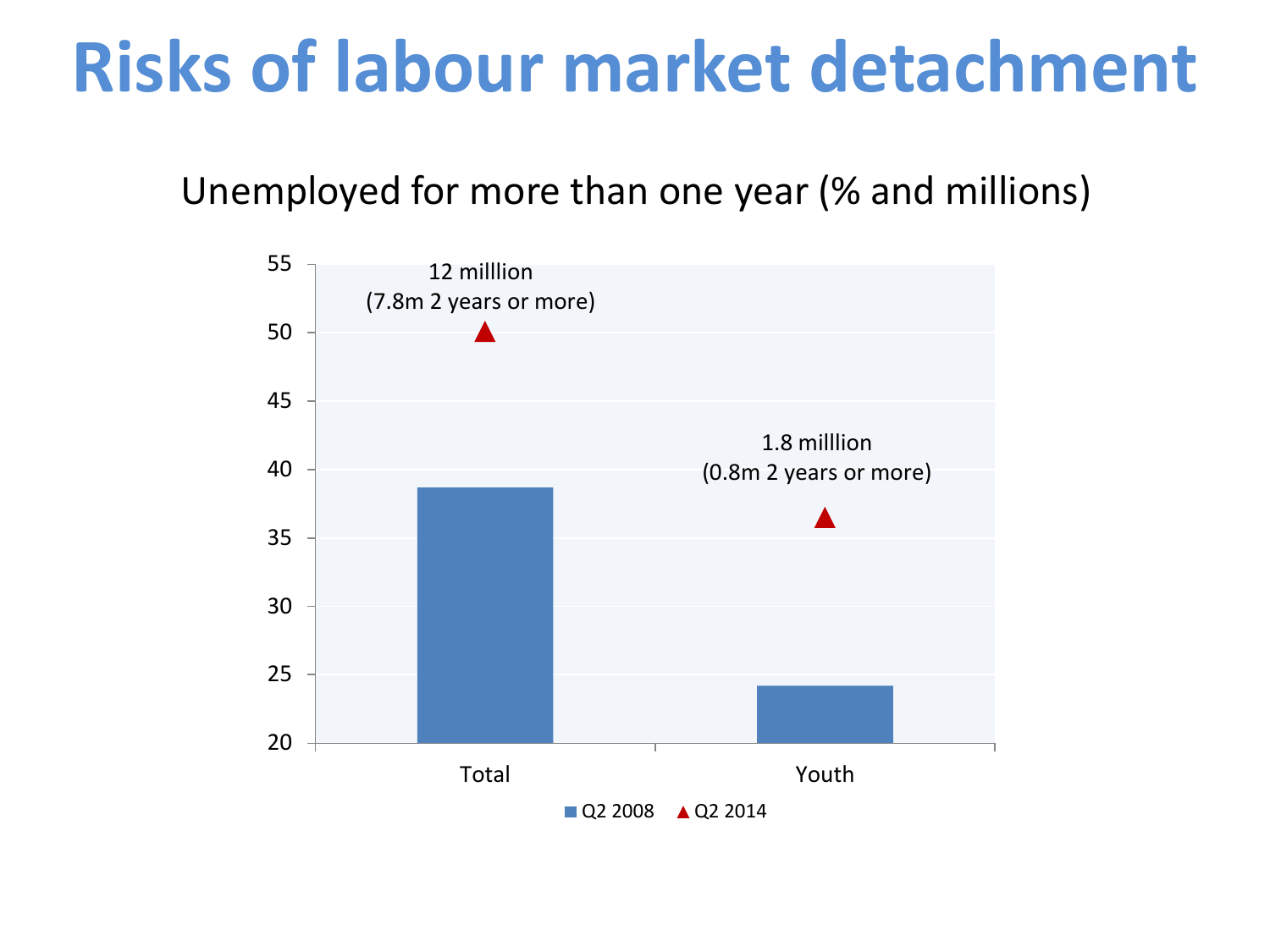## **Support for ALMPs has waned**

% change in real spending per unemployed person, 2007-11

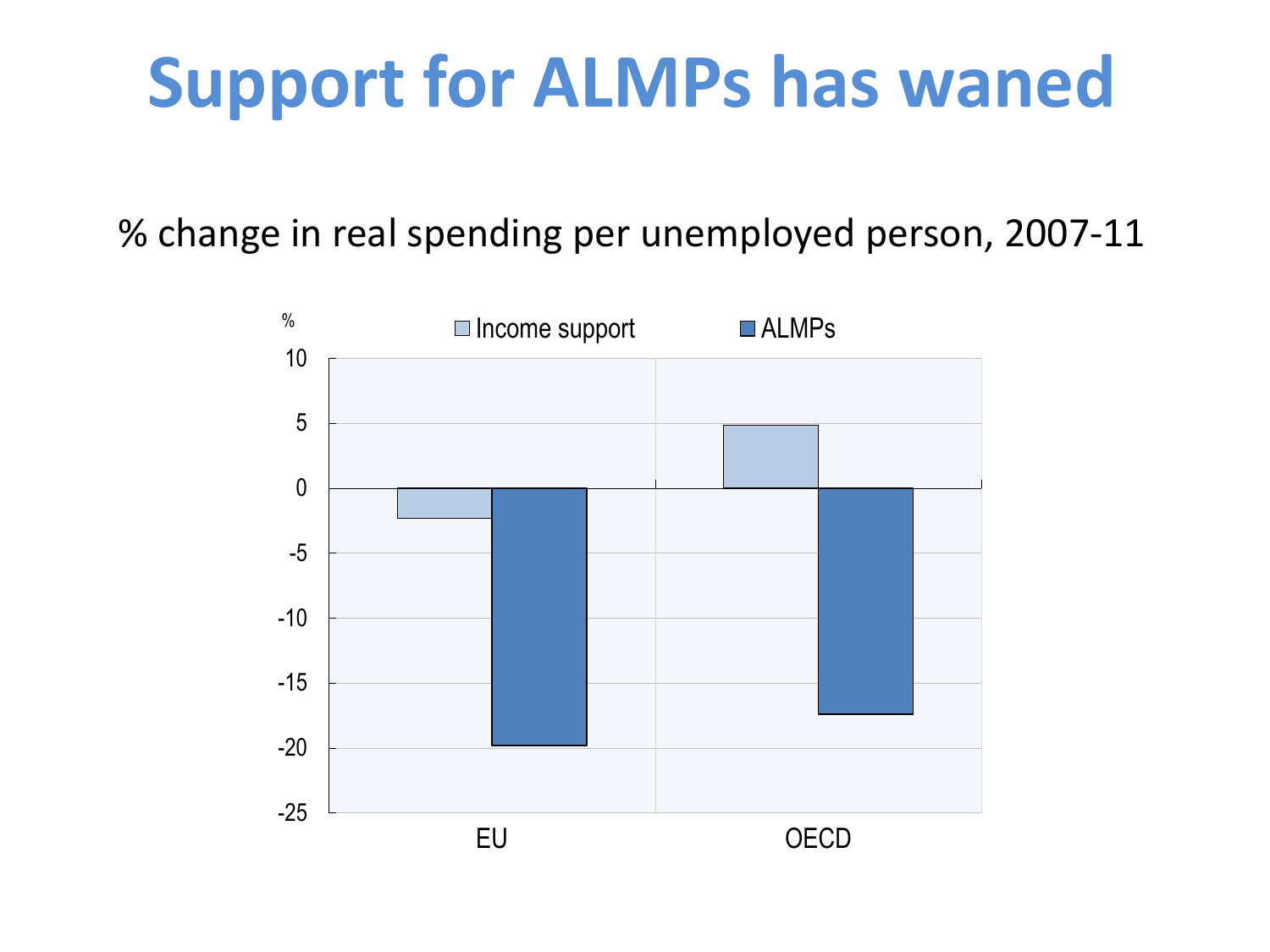### **Training efforts are limited**

Participants in labour market policies (per 100 persons wanting to work)

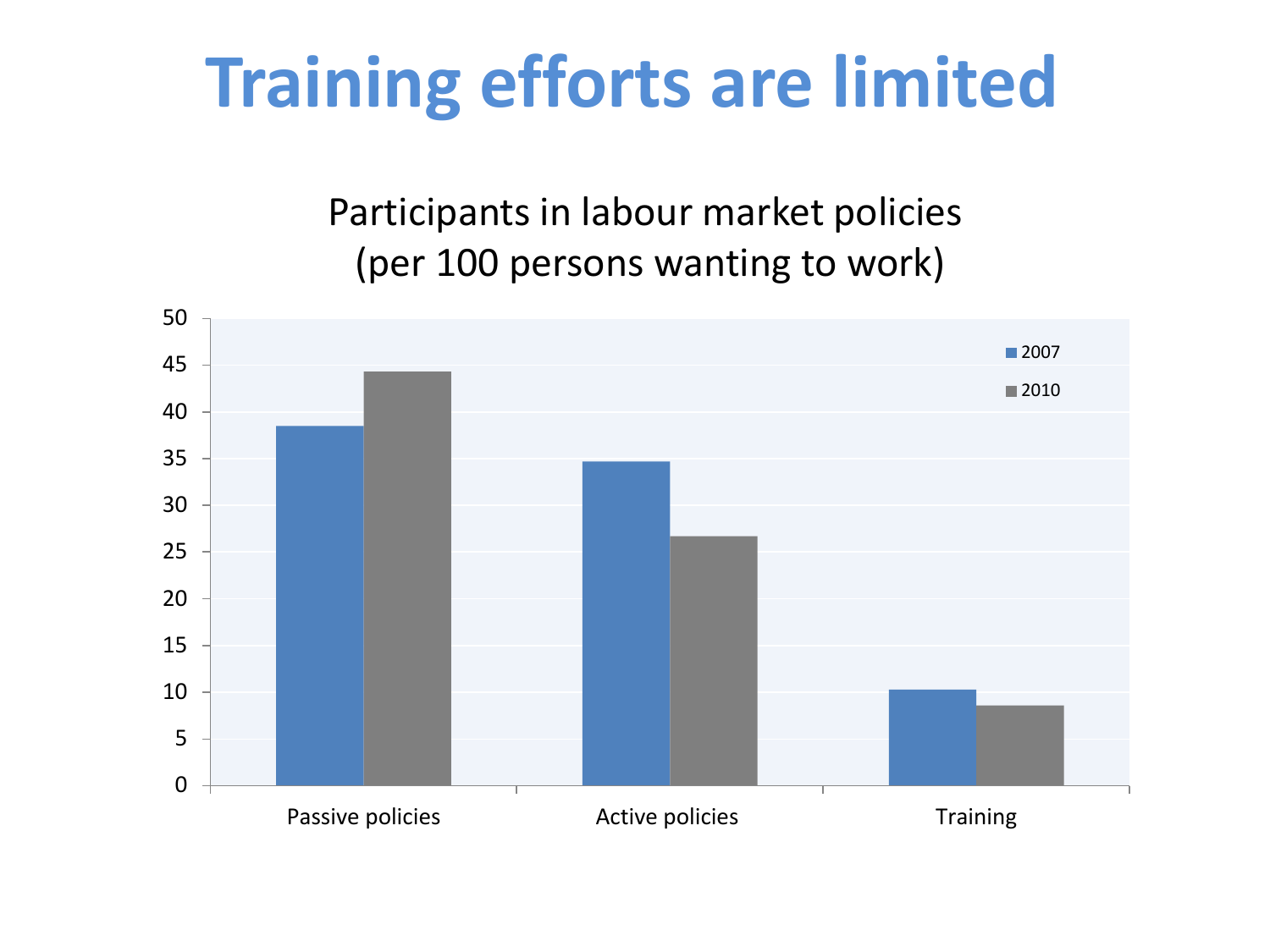### **Yet, finding "talent" is a challenge**

#### % of employers having difficulty to fill jobs, 2014

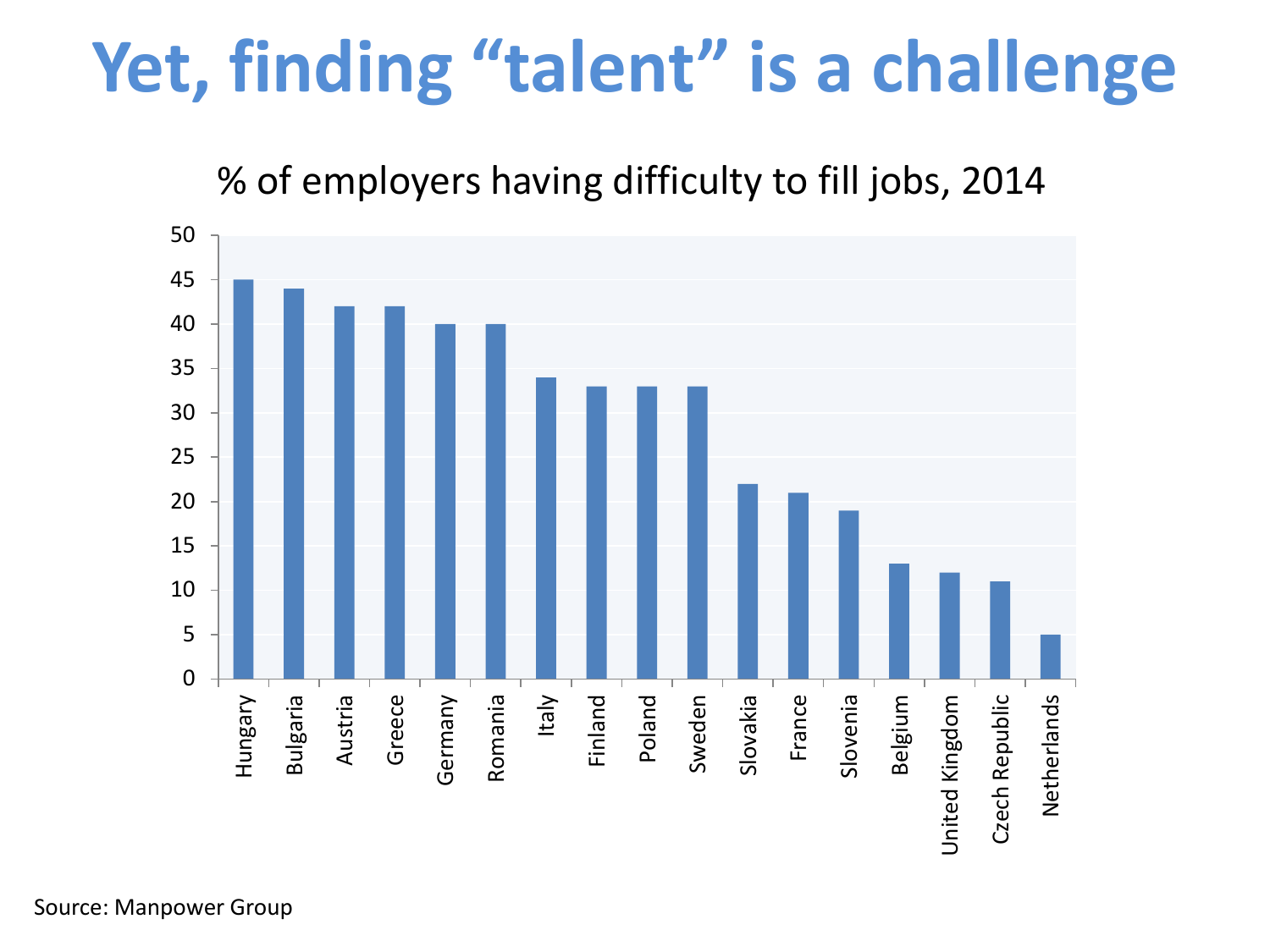### **Access to finance has deteriorated**

Share of SMEs reporting access to finance as most pressing problem



Source: ILO Research Department based on EU Commission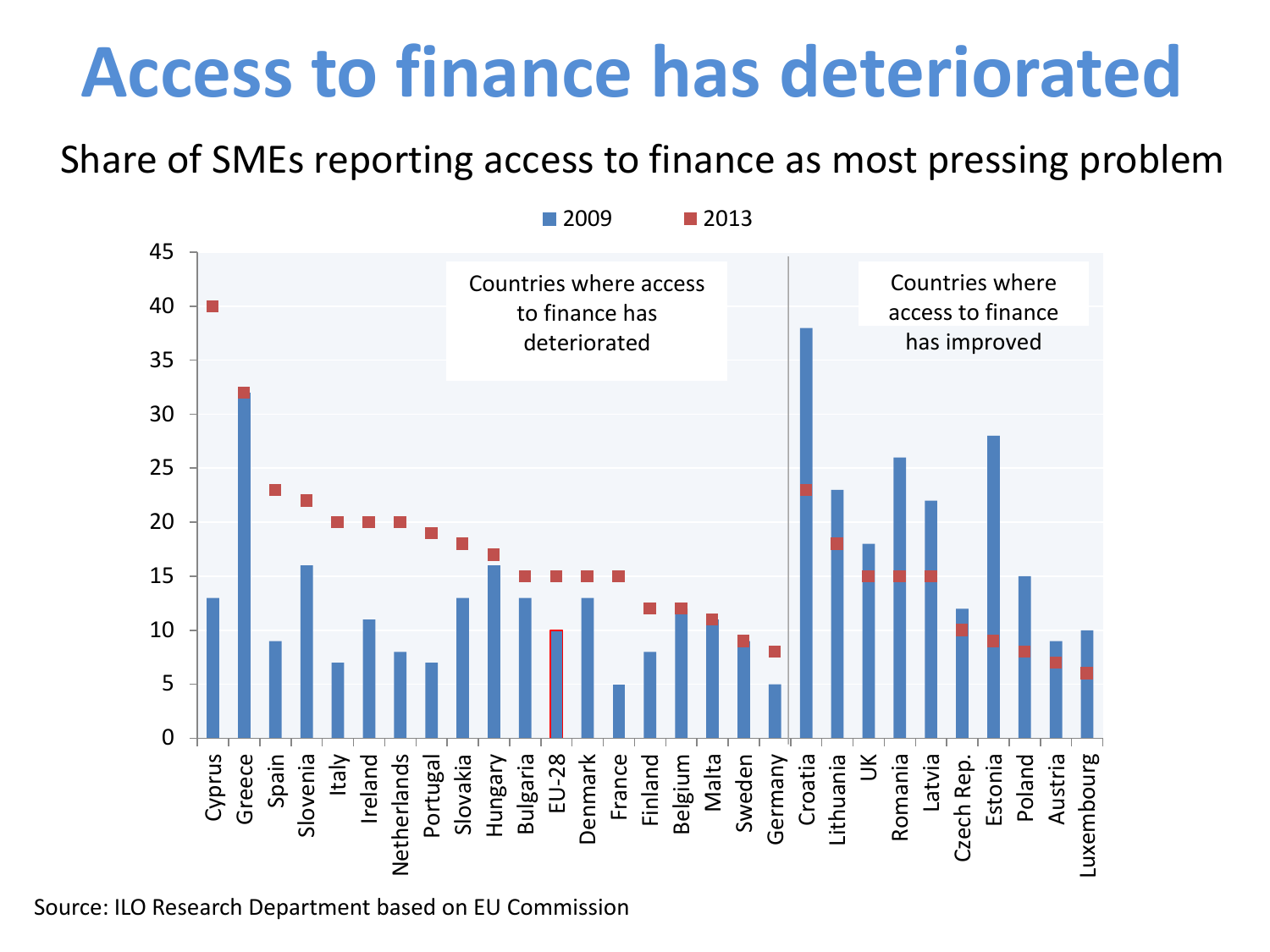### **Small firms are central to jobs**

Share of employment in micro firms (0-9 employee), 2012

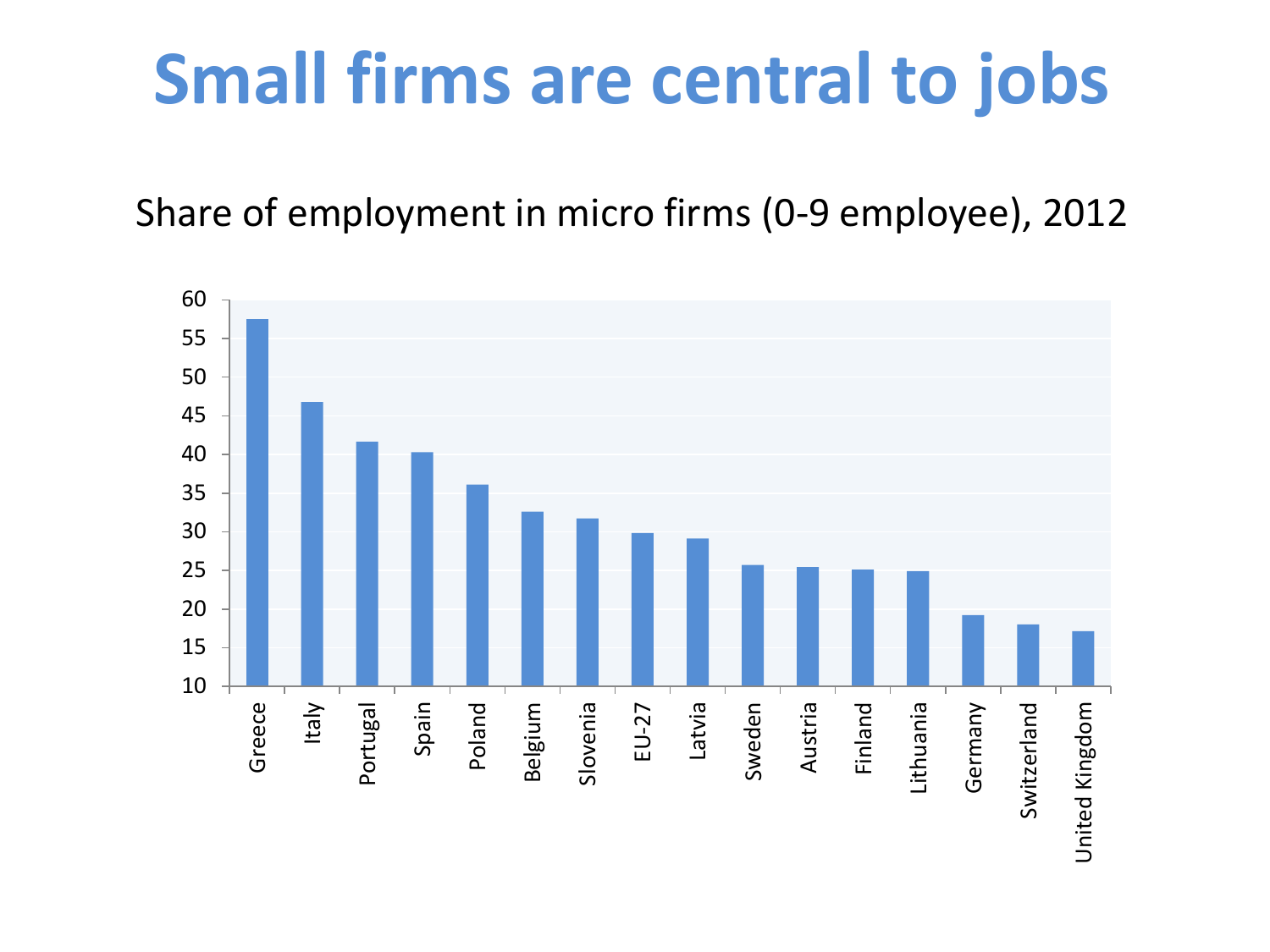# **Costs of a prolonged job recession**

- Declining reemployment wages/inequality
- Declining future labour market attachment
- Social exclusion
- Skills erosion
- Competitiveness/productivity loss
- Challenges to the social security system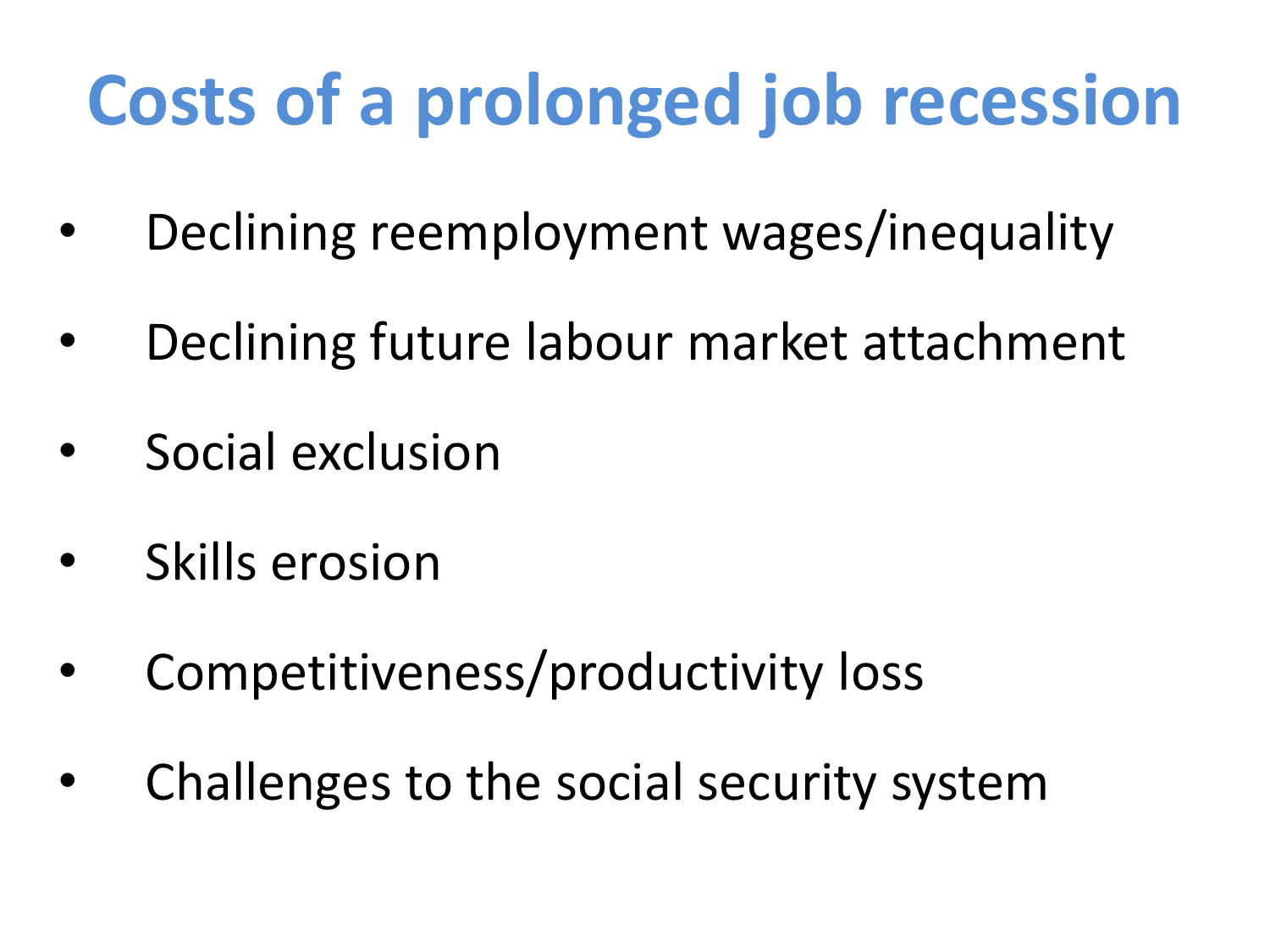# **Demand: Enabling growth and jobs**

- Start-up incentives
- "Lifelong learning" for firms/entrepreneurs
- Credit to SMEs
- There's more to competitiveness than wages
- Support productive investments
- Complement investments with employment policies: win-win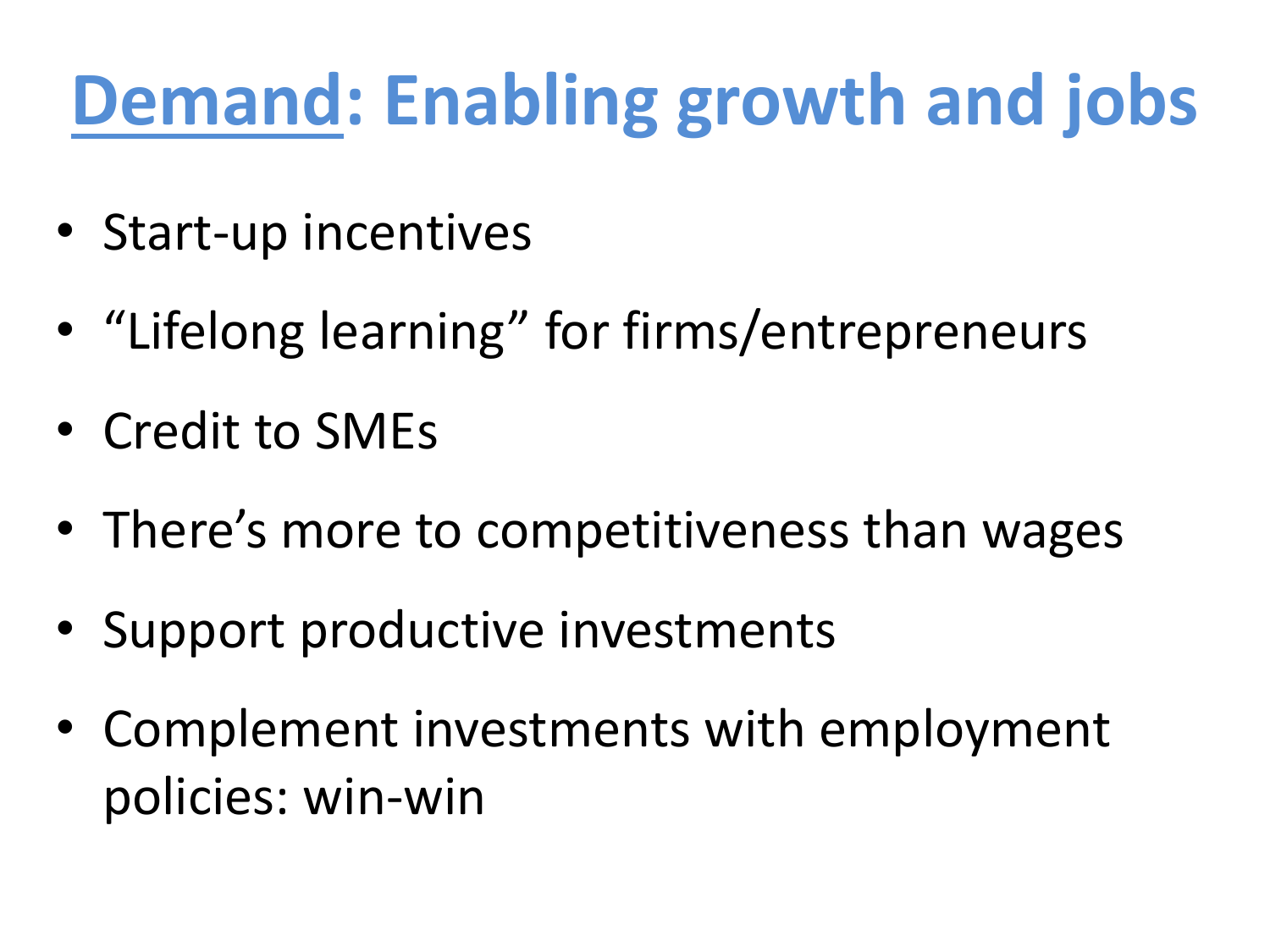# **Supply : Design and delivery matter**

- Properly targeted: Disadvantage vs disadvantaged
- Implementation and delivery
- Strengthen link between income support and activation
- Emphasis on training and employability
- Demand-driven: inclusive design
- Evaluation practices need to be improved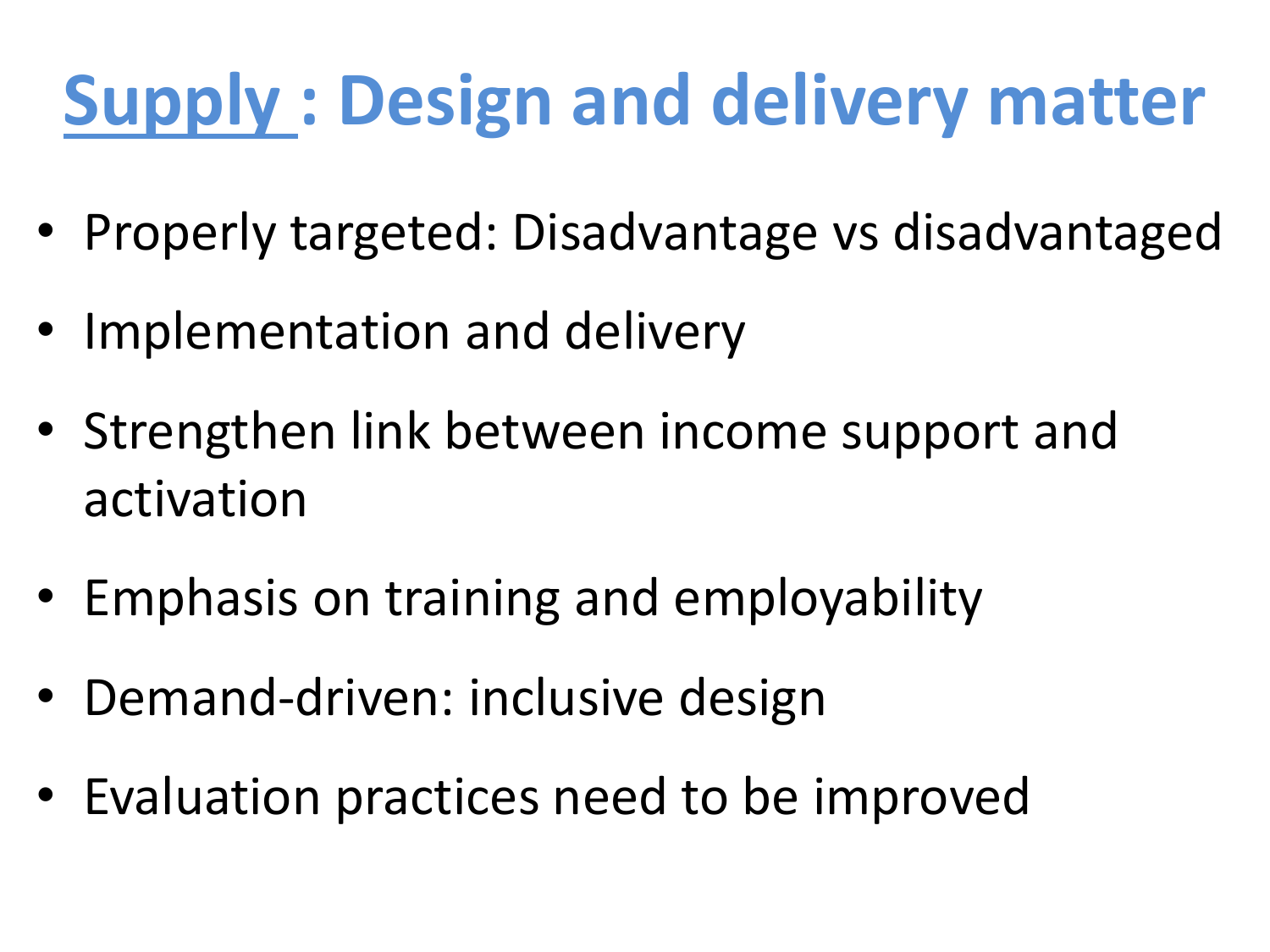## **Show me the money**

- Pace of fiscal consolidation
- Shifting priorities
- Costs cannot be viewed in isolation of benefits
- Leverage existing funds: e.g. growth and investment packages
- Cost of inaction